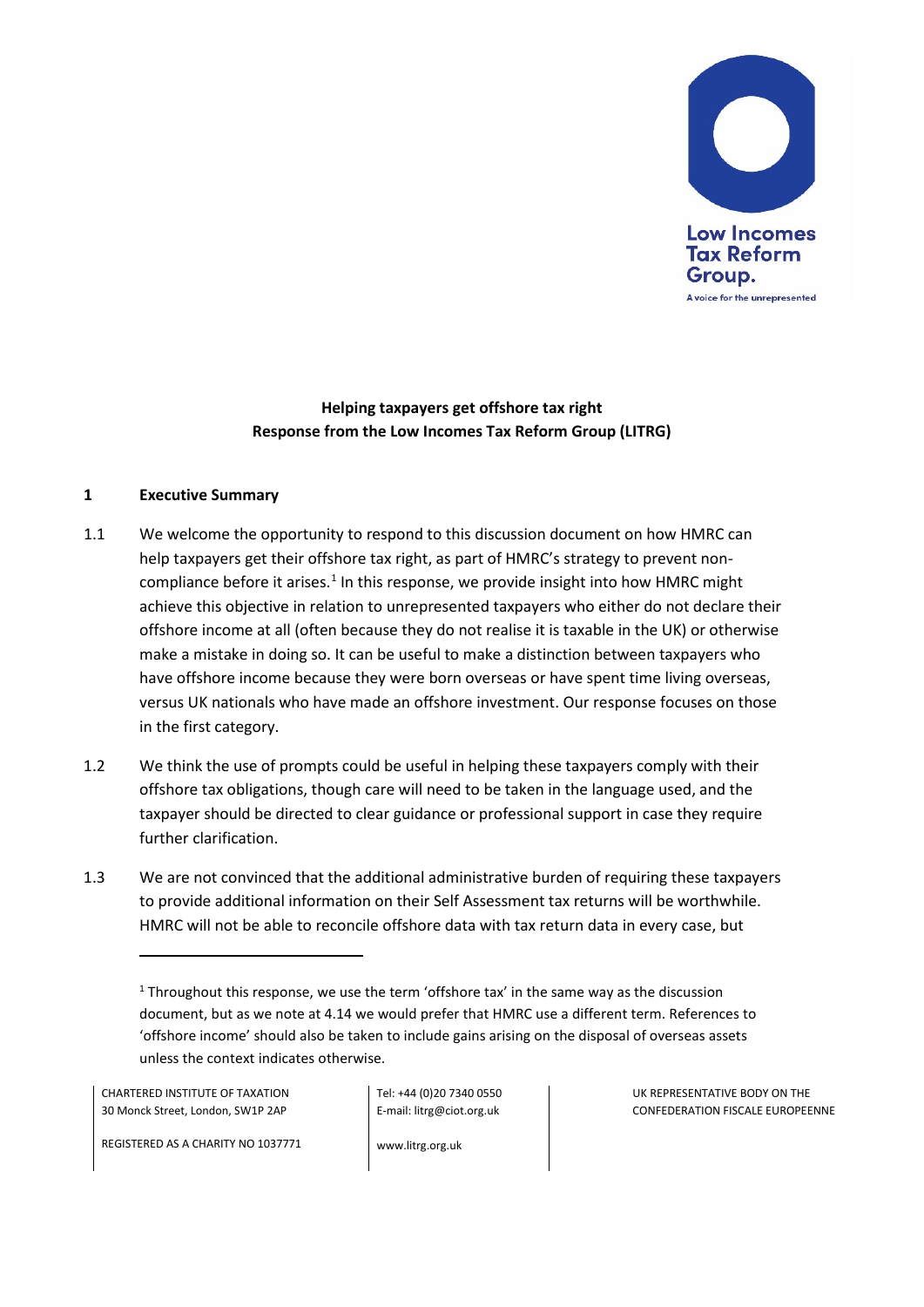existing reporting requirements should be sufficient to allow HMRC to risk assess where offshore income is not being reported accurately. However, where offshore data is inaccurate, there should be a clear and easy way for the taxpayer to challenge it.

- 1.4 We feel that the Self Assessment return itself, and the accompanying notes, could be improved from the point of view of non-domiciled taxpayers for whom the remittance basis applies, or potentially applies, automatically where their unremitted foreign income and gains are less than £2,000 in a year. HMRC should also provide the facility for the SA109 *Residence, remittance basis etc* pages to be filed using their online portal.
- 1.5 HMRC need to provide more practical assistance and guidance for those trying to determine whether UK tax is due on their offshore income.
- 1.6 Rather than putting all taxpayers with offshore income into Self Assessment, we think there is scope for some taxpayers with offshore income in more straightforward scenarios to have the tax collected via PAYE or Simple Assessment. This would assist with compliance and reduce the administrative burden on both the taxpayer and HMRC.
- 1.7 HMRC can do more to make hard-to-reach groups aware of their obligations for example, by improving terminology and leveraging third-party organisations. However, despite the most effective public communications campaigns by HMRC, not all taxpayers will be aware of and understand these obligations. For these taxpayers, we encourage HMRC to apply the correct legal tests in assessing whether ignorance of the law is a reasonable excuse, taking account of the obscurity of the law and the circumstances of the taxpayer.
- 1.8 Finally, we encourage HMRC to share offshore data with the Voluntary Sector Taxes Resolution Service (VSTRS) team so that the tax charities can better assist taxpayers with offshore income who cannot afford paid advice.

#### **2 About Us**

- 2.1 The Low Incomes Tax Reform Group (LITRG) is an initiative of the Chartered Institute of Taxation (CIOT) to give a voice to the unrepresented. Since 1998, LITRG has been working to improve the policy and processes of the tax, tax credits and associated welfare systems for the benefit of those on low incomes. Everything we do is aimed at improving the tax and benefits experience of low-income workers, pensioners, migrants, students, disabled people and carers.
- 2.2 LITRG works extensively with HM Revenue & Customs (HMRC) and other government departments, commenting on proposals and putting forward our own ideas for improving the system. Too often the tax and related welfare laws and administrative systems are not designed with the low-income user in mind and this often makes life difficult for those we try to help.
- 2.3 The CIOT is a charity and the leading professional body in the United Kingdom concerned solely with taxation. The CIOT's primary purpose is to promote education and study of the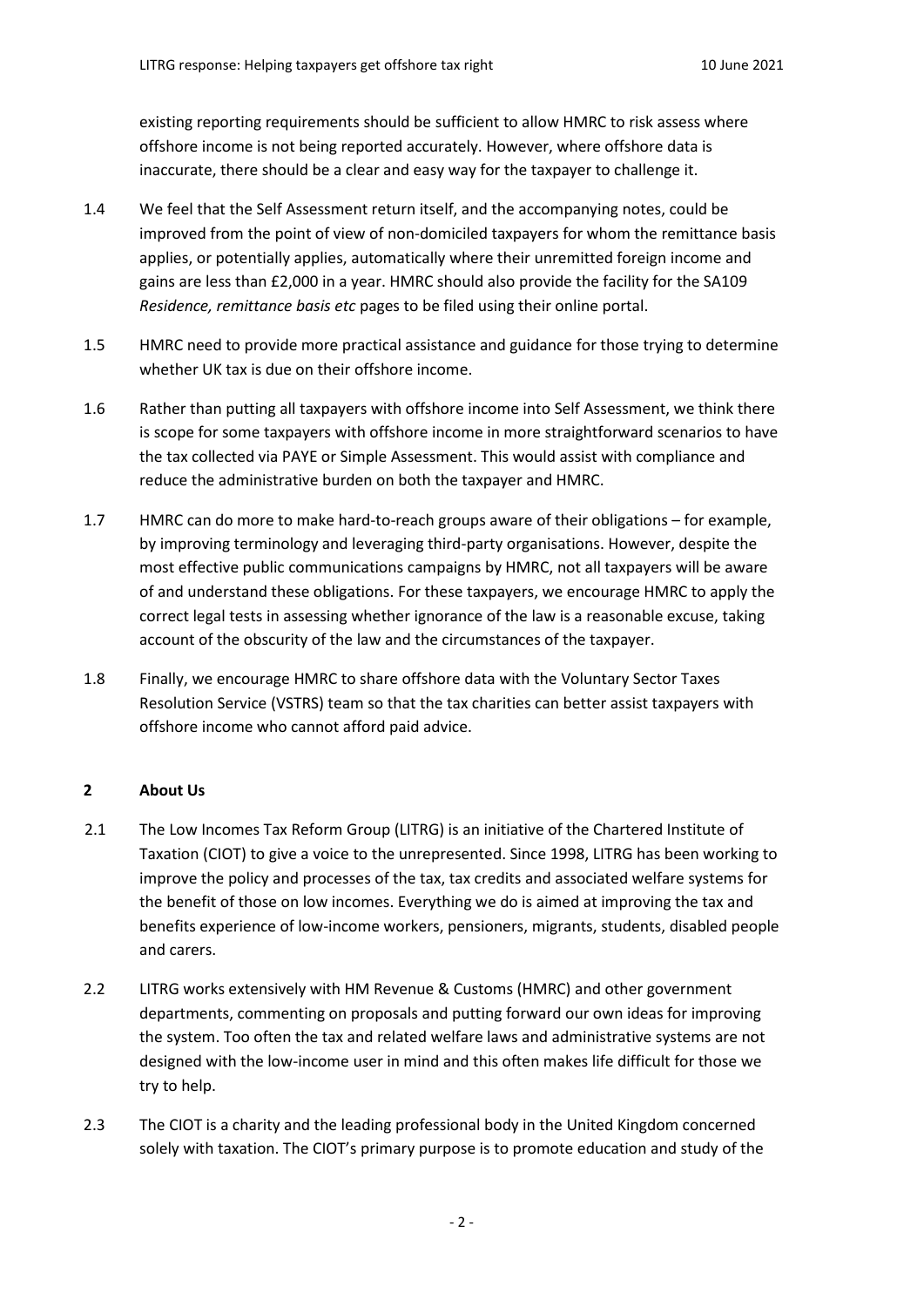administration and practice of taxation. One of the key aims is to achieve a better, more efficient, tax system for all affected by it – taxpayers, advisers and the authorities.

#### **3 General comments**

- 3.1 We are specialists in tax and related welfare benefits for people on low incomes. We provide free information about the UK tax system to the public via our websites, which attract around 5.5 million visitors per year. This includes guidance aimed at migrants to the UK who may be likely to have offshore income while they are resident here.
- 3.2 In our experience, it is often assumed that taxpayers who have offshore investments are wealthy individuals who are trying to avoid or even evade UK tax. But there is no distinction in policy between these taxpayers and low-income migrants who have offshore income. Asset-rich but cash-poor migrants into the UK from Eastern and Central European countries, for example, could have rental income from land and property which had been passed to them or their families. Realistically, such migrants will probably never visit an accountant or GOV.UK to try and understand the UK tax rules, as intuitively one expects a tax liability to occur in the country in which the property is situated.
- 3.3 For those that do have an inkling that they might need to do something in the UK about their offshore income, there are many reasons why they may still get it wrong. Whilst migrant workers may vary in age, profession (though many are in low-income sectors such as construction, agricultural labour, and cleaning services), educational achievement and standard of English, many have in common that they do not understand the requirements of the UK tax system in respect of anything they have left behind in their home country. This is not surprising, because HMRC do not tell them (at least, not in an accessible way). Indeed, we are sometimes contacted by members of the public who need help, often where they have been unable to find answers to their questions on GOV.UK.
- 3.4 We share one example from our inbox below:

*'I share 50% with my sister a property in Italy and 2018 and 2019 we had a rental income in Euros. What I would like to know is: do I need to pay tax in the UK if we already pay tax in Italy and how much? Considering I'm resident in UK since 2007 but I'm still domiciliate* [sic] *in Italy and registered on Italian consulate like Italian abroad. Also I heard maybe I'm in title for the "remittance basis" which I think is if the income is under £2,000 I don't need to declare in UK? Sorry for the confusion but I had different information and I didn't know how to gel them together.'*

3.5 We particularly welcome HMRC's shift of focus to preventing, rather than penalising, offshore tax non-compliance which is not deliberate. This makes a refreshing change from recent initiatives such as the Requirement to Correct<sup>[1](#page-2-0)</sup> – under which extremely harsh

<span id="page-2-0"></span><sup>1</sup> Schedule 18, Finance (No. 2) Act 2017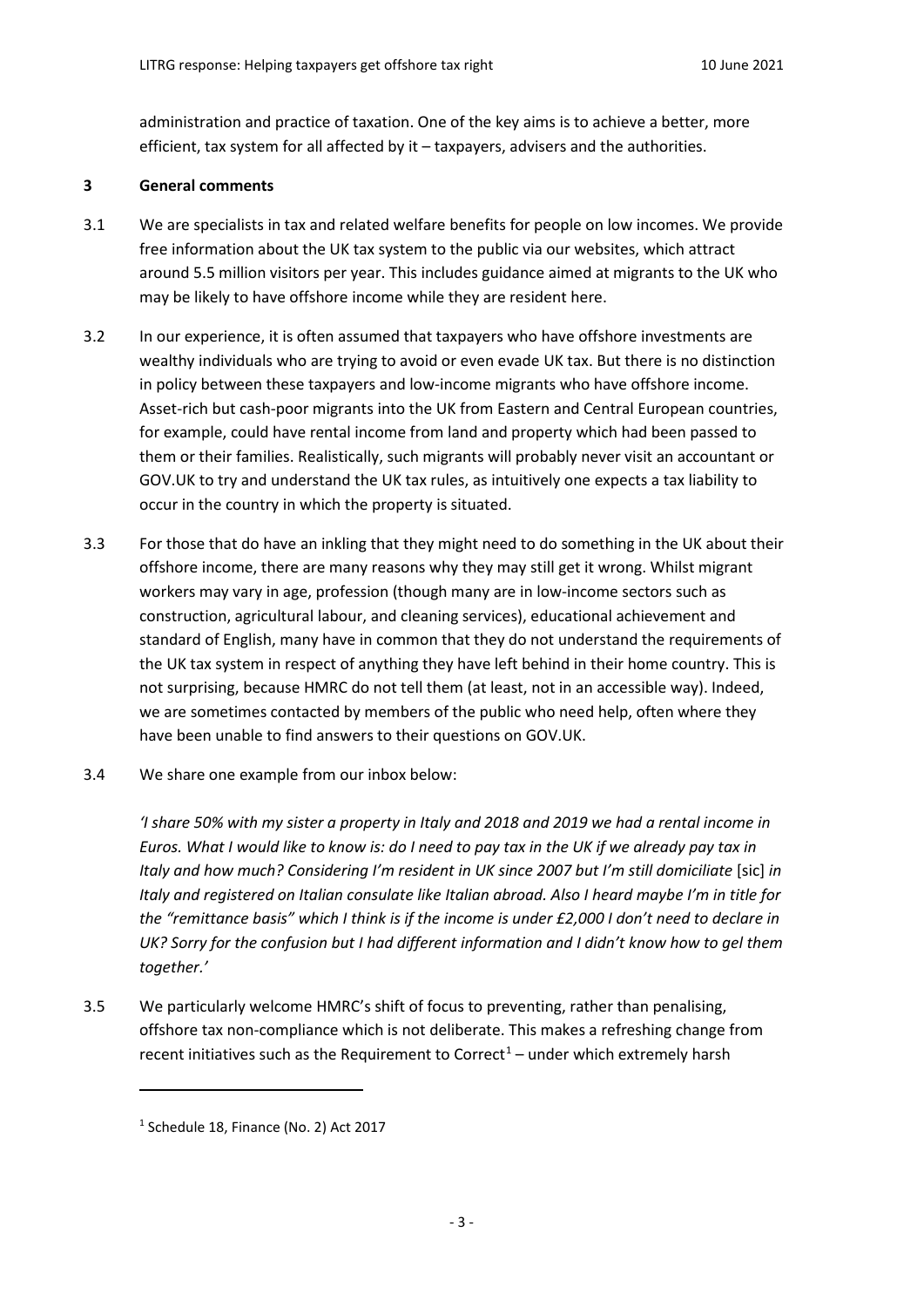penalties can apply regardless of whether the non-disclosure was deliberate – and the recent extension of offshore time limits, $1$  which was specifically targeted at those who have made a non-deliberate error. Both measures impact vulnerable and unrepresented taxpayers, especially because of HMRC's resistance to accepting ignorance of the law as a reasonable excuse.

- 3.6 Most, if not all, of the taxpayers who present to us having made an error (or an omission) in reporting their offshore income have not done so deliberately. The most common scenario is where taxpayers have not reported their offshore income because they did not realise it was taxable in the UK. This is especially the case where the income is already being reported and taxed overseas, either at source or on an overseas tax return. It is not intuitive to think that the income might also be taxable in the UK by virtue of the individual's UK residence status, as conceptually that would lead to double taxation, which would feel wrong (and with good justification) in the mind of an unrepresented lay taxpayer. Effectively, the taxpayer uses a *reductio ad absurdum* to justify not reporting the income to HMRC. It is not that they have not considered how the income may be taxable, it is that they are led (quite logically) to the wrong conclusion.
- 3.7 These taxpayers often only become aware of the true position once they receive a 'nudge' letter from HMRC, following data received under mutual information exchange agreements. This often leads to a disclosure under the Worldwide Disclosure Facility, with taxpayers somewhat twistedly being invited to self-assess penalties of at least 150% of the unpaid tax, which may amount to thousands of pounds, simply because they had been misguided in their understanding. HMRC steadfastly refuse to accept their circumstances as a reasonable excuse, even if the taxpayer is confident enough to argue it.<sup>[2](#page-3-1)</sup> Given the adage that the ignorant are ignorant of their ignorance, this is viewed by many as gut-wrenchingly unfair.
- 3.8 Others may be aware that offshore income is taxable on UK residents, but get lost in a maze while trying to report the income correctly to HMRC. The fact they end up making a mistake is not desirable for either the taxpayer or HMRC, but one can easily be sympathetic to how it has arisen. Good guidance is essential to prevent this from happening as far as possible. But given the complexity of the law, it should also be viewed as somewhat of an inevitability. It is in the interests of more trustworthy and collaborative relationship between taxpayer and state for HMRC to truly understand how and why this happens, and to respond

<span id="page-3-0"></span><sup>&</sup>lt;sup>1</sup> s 36A, Taxes Management Act (TMA) 1970 (as amended by s 80, Finance Act 2019)

<span id="page-3-1"></span><sup>&</sup>lt;sup>2</sup> As part of Commitment 16 of HMRC's Powers and Safeguards Evaluation, we recognise that HMRC are re-writing the material in their Compliance Handbook on reasonable excuse so that compliance officers apply the correct legal tests in this scenario, in accordance with [81] et seq in *Perrin v HMRC*  [2018] UKUT 156 (TCC). These include taking account of how well-known the legal requirement is, and 'whether it was objectively reasonable for the particular taxpayer, in the circumstances of the case, to have been ignorant of the requirement in question, and for how long'.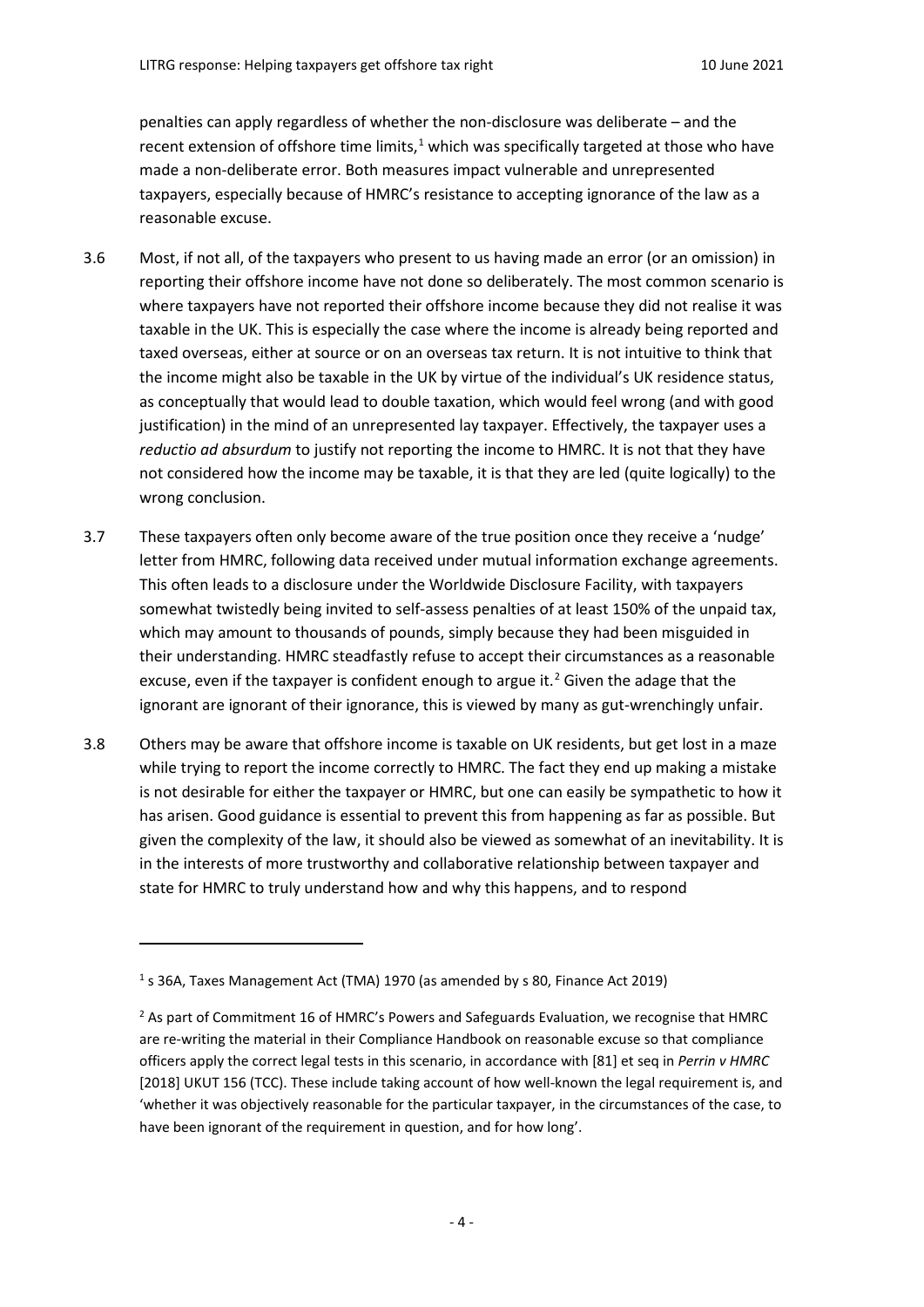appropriately, rather than to hide behind the legal principle of the taxpayer being responsible for their own tax affairs.

- 3.9 For example, taxpayers must grapple with rules around domicile, remittance basis, double tax treaties and foreign tax credits even in otherwise relatively straightforward scenarios.<sup>[1](#page-4-0)</sup> Some might consider themselves non-UK domiciled but are not aware of the rules around deemed UK domicile and cease to be eligible for a treatment which they may have relied on for 15 years; others might not report their unremitted rental profits on the basis that they are less than £2,000 for the year, but they do not realise that once they recalculate their profits under UK tax rules the threshold is exceeded and thus the income is brought within scope of UK tax unless a remittance basis claim is made.<sup>[2](#page-4-1)</sup>
- 3.10 UK-domiciled taxpayers may genuinely believe that income paid into a non-UK bank account is not taxable in the UK. More commonly, others may believe that income from a non-UK source is simply not in scope of UK tax. For example, a UK national who has worked in the Netherlands for a few years may get a Dutch pension which is taxed at source in the Netherlands. They may have a mistaken belief that because tax is withheld in the Netherlands, the pension is taxable in the Netherlands. How would they know that the UK/Netherlands Double Taxation Convention gives sole taxing rights to the UK, such that no Dutch tax is payable and it needs to be refunded? What is prompting them to check? Indeed, we understand that sometimes HMRC staff can get confused as to the technicalities in such cases. For example, we have heard of HMRC recommending that such taxpayers report the income in the UK tax return, but then take a foreign tax credit – this is technically incorrect.
- 3.11 These taxpayers need as much support as possible and those who try to make sense of it all with the full intention of being compliant, but trip up along the way, need a helping hand rather than punishment.
- 3.12 For example, even if a taxpayer suspects that they might need to report their offshore income to HMRC, they face an unreasonably complicated task to find out the answer. The 'Check if you need to send a Self Assessment tax return' tool on GOV.UK unhelpfully distils the question down to whether tax is payable on 'income from outside the UK'.<sup>[3](#page-4-2)</sup> But there is no link to guidance to help the taxpayer answer that question.

<span id="page-4-0"></span> $1$  We explore these in the context of migrant workers receiving offshore rental income in the following news article: [https://www.litrg.org.uk/latest-news/news/191011-migrant-workers-uk-are-you](https://www.litrg.org.uk/latest-news/news/191011-migrant-workers-uk-are-you-receiving-rental-income-property-your-home)[receiving-rental-income-property-your-home](https://www.litrg.org.uk/latest-news/news/191011-migrant-workers-uk-are-you-receiving-rental-income-property-your-home)

<span id="page-4-1"></span> $<sup>2</sup>$  This is just one example of where principles or concepts which apply in a taxpayer's home country</sup> are mistakenly 'transferred' and assumed to also apply in the UK. Language may also play a part where mistranslations or 'false friends' lead to mistakes – for example, the word 'domicile' may mean something entirely different in a taxpayer's home country and may be more akin to the UK concept of 'residence'.

<span id="page-4-2"></span><sup>3</sup> <https://www.gov.uk/check-if-you-need-tax-return>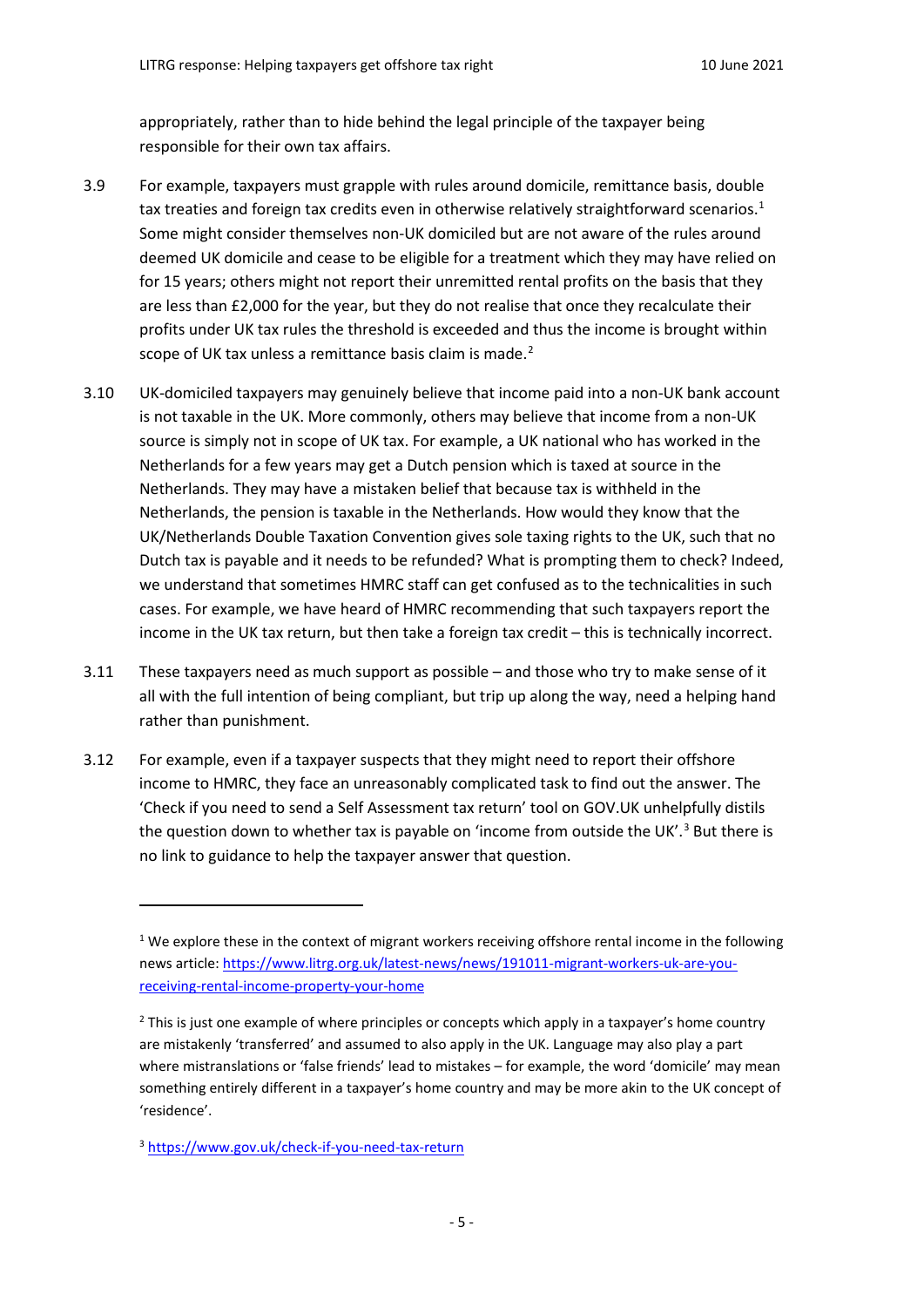- 3.13 We consider there is huge scope for HMRC to provide more practical assistance to unrepresented taxpayers with offshore income to help them answer this. For example, an indicative tool could be developed for simpler cases into which a taxpayer can input their residence and domicile status, types of income, country of source, currency, whether remitted to the UK and amount of foreign tax deducted. The tool could automatically convert foreign currency into GBP based on HMRC's exchange rates and even be programmed to take account of positions under double tax treaties and foreign tax credit claims. It could also incorporate an analysis of an individual's residence position under the Statutory Residence Test, and their domicile position under the flowcharts in HMRC's RDR1 manual.
- 3.14 However, we appreciate that this would involve some considerable work to develop, and we suggest the idea with caution given such interactive tools can sometimes actually be unhelpful where they give a misleading or incorrect result, or the taxpayer misinterprets a question. We would also like to emphasise that interactive tools should only ever supplement written guidance and not replace it, and we would encourage the 'code' behind the tool to be open source to allow the widest possible scrutiny for accuracy by stakeholders.
- 3.15 It should also be recognised that in many cases the taxation of offshore income can be so complex that professional assistance is often required. For these cases, it then becomes a question of how the government can assist taxpayers in finding that assistance – a theme which we explore separately as part of the government's work on regulating the tax advice market.[1](#page-5-0)
- 3.16 There are two further problems with the existing GOV.UK tool. First, it exposes taxpayers to late filing penalties in the case where no UK tax is due on offshore income but a notice to file a tax return has already been issued under s 8 TMA 1970. In this case the taxpayer is presented with a bold statement 'You do not need to send a Self Assessment tax return'. It is only further down the page that it states 'If HMRC has told you to send a return'. If this is read at all (it may be missed, especially on a mobile screen), under this heading it only says 'You *can* [our emphasis] ask to stop sending returns if HM Revenue and Customs (HMRC) has told you to send one and you do not think you need to.' It mentions nothing about the legal duty to file a return unless a notice is withdrawn. We have seen taxpayers issued with distressing late filing penalties after following the advice offered by this tool.
- 3.17 Second, there is a mismatch between an individual's obligation to notify their liability to tax under s 7 TMA 1970 and HMRC's own Self Assessment criteria. For a taxpayer with offshore income but no UK tax to pay on it (for example, small amounts of foreign bank interest

l

<span id="page-5-0"></span><sup>1</sup> [https://www.litrg.org.uk/latest-news/submissions/200826-raising-standards-tax-advice-market-call](https://www.litrg.org.uk/latest-news/submissions/200826-raising-standards-tax-advice-market-call-evidence)[evidence](https://www.litrg.org.uk/latest-news/submissions/200826-raising-standards-tax-advice-market-call-evidence)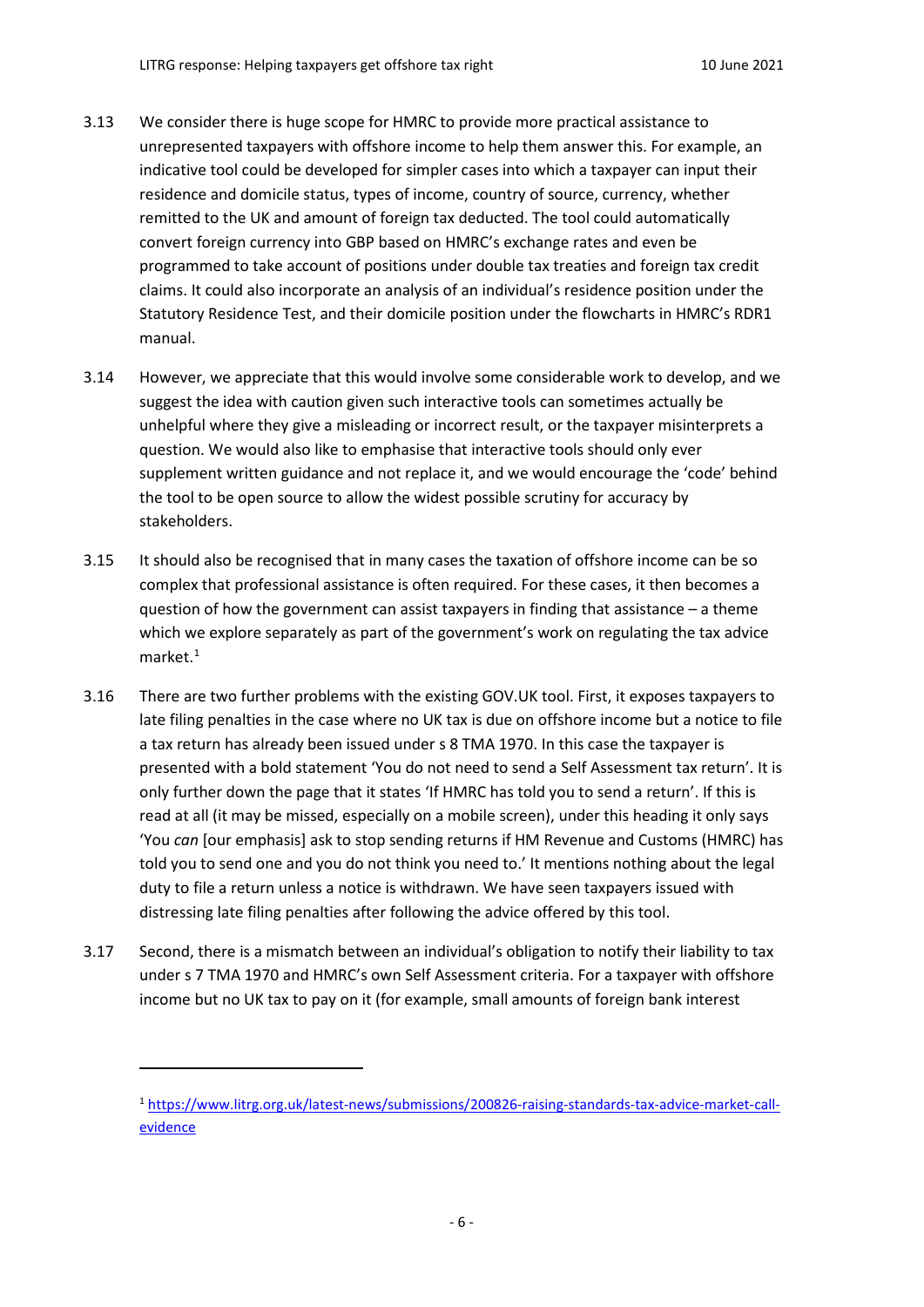within the personal savings allowance), it appears that HMRC will refuse to withdraw a s 8 notice.[1](#page-6-0) This is a wholly unnecessary administrative burden for both the taxpayer and HMRC.

- 3.18 We would also question why tax on offshore income, especially regular income such as annuities paid to migrants or UK nationals who may have worked overseas, cannot be collected via adjustments to PAYE coding notices and/or Simple Assessment. It should be possible to handle variations in exchange rates by using HMRC's published figures. We think this might improve offshore tax compliance by making the whole process simpler for both HMRC and the taxpayer, as well as minimising the possibility of error in completing a Self Assessment tax return. The fact that this is not possible leads to all sorts of difficulties.<sup>[2](#page-6-1)</sup>
- 3.19 One final issue concerns whether or not a taxpayer is expected by HMRC to make a formal claim for relief under a double tax treaty or unilateral foreign tax credit relief in a tax return (or otherwise) – if, after doing so, no UK tax is due. The law certainly requires them to,<sup>[3](#page-6-2)</sup> so presumably in the absence of such a claim neither relief applies and UK tax would be due. But in the context of whether an individual has an obligation under s 7 TMA 1970 to notify liability, the position as to whether one looks at the position before or after the relief is less clear.[4](#page-6-3)
- 3.20 For example, section 7(7) of that Act excludes a taxpayer from the obligation to notify liability if the only source of income which might otherwise trigger that requirement is one from which all income for that year 'could not be liable to tax under a self-assessment made under section 9 of this Act in respect of that year'. This is a hypothetical test, and surely were a self-assessment to be made (and it is a *self*-assessment, rather than a direct assessment by HMRC), relief would be claimed. Practically speaking, if there is no tax which would ultimately be due, then moreover it does not make sense for that individual to be brought within scope of the Self Assessment regime. In any case, clearer guidance would be welcome.
- 3.21 It is pleasing that the discussion document shows signs of sympathy to taxpayers who make non-deliberate mistakes in relation to their offshore income. We agree that *intelligent* use of data from mutual information exchange agreements is one part of the solution. In our responses to the individual questions below we highlight how this can be used to best effect. However, HMRC should be wary of issuing letters and prompts in cases of 'false positives' – that is, where no UK tax is due after considering reliefs and allowances – and give

<span id="page-6-0"></span><sup>&</sup>lt;sup>1</sup> SAM100050 refers to an exclusion if your only foreign income is dividends within the dividend allowance, but not if your only foreign income is bank interest within the personal savings allowance.

<span id="page-6-1"></span><sup>&</sup>lt;sup>2</sup> We explore these a[t https://www.litrg.org.uk/tax-guides/migrants/national-insurance](https://www.litrg.org.uk/tax-guides/migrants/national-insurance-migrants/what-uk-tax-do-i-pay-my-overseas-pension)[migrants/what-uk-tax-do-i-pay-my-overseas-pension.](https://www.litrg.org.uk/tax-guides/migrants/national-insurance-migrants/what-uk-tax-do-i-pay-my-overseas-pension)

<span id="page-6-2"></span><sup>3</sup> s 6(6) and s 19, Taxation (International and Other Provisions) Act 2010

<span id="page-6-3"></span><sup>4</sup> This point was alluded to in [30] and [31] of *Newton v HMRC* [2017] UKFTT 874 (TC), though it is not possible to draw any conclusion.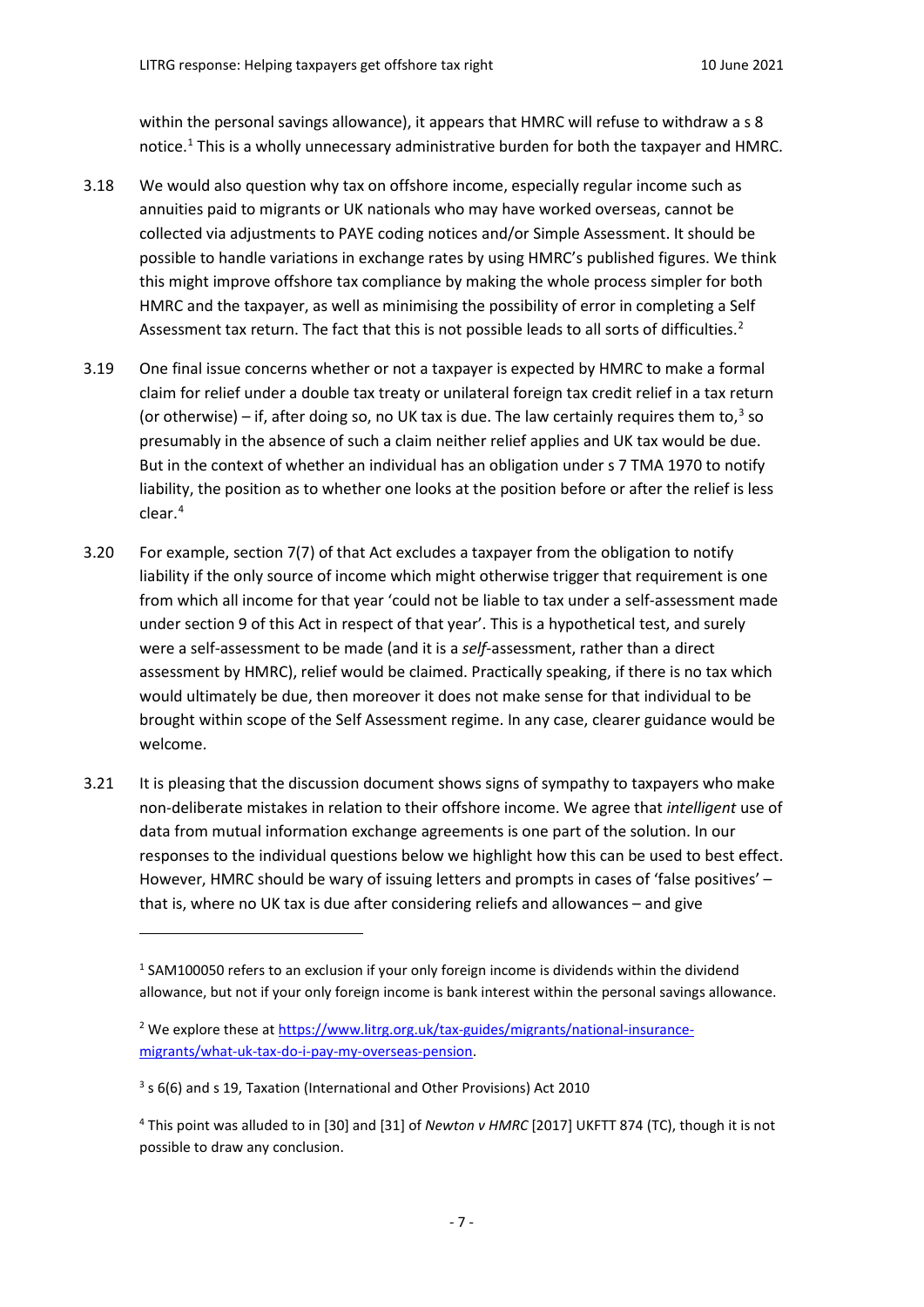consideration to how they can reduce the likelihood of taxpayers *over-declaring* their offshore tax. We also discuss other strategies which may be employed to achieve the goal of minimising non-deliberate offshore tax non-compliance as far as possible.

# 4 **Q1. How do you think HMRC could best use offshore data to promote offshore compliance and help taxpayers get offshore tax right first time?**

**Q2. How do you think HMRC could best use offshore data to stop errors from happening?**

# **Q3. Should additional safeguards apply to ensure taxpayers' rights are protected if HMRC use offshore data in new ways as set out in paragraph 2.9?**

- 4.1 We welcome the use of offshore data to help taxpayers report their offshore income and gains correctly. We agree this could be useful to help prompt taxpayers in time for them to meet their legal obligations in relation to notification of liability<sup>[1](#page-7-0)</sup> and in completing a Self Assessment tax return.<sup>[2](#page-7-1)</sup> Targeted prompts, which we discuss later from 4.24, are likely to have a positive impact in preventing taxpayers from neglecting to report their offshore income because they do not realise the income is taxable in the UK.
- 4.2 There is a question around how to deal with the difficulties highlighted in paragraph 2.11 of the discussion document, namely that the offshore data is for a non-coterminous tax year and that it cannot be easily reconciled to aggregate figures reported on a tax return. The fact that the data received will be detailed in a foreign currency will also make it more challenging to match to GBP amounts reported on the tax return.
- 4.3 It will not be practical or even possible for HMRC to reconcile offshore data with tax return data in every case, primarily for these reasons. The point around non-coterminous tax years may be a further argument for the alignment of the UK tax year with the calendar year, which is something that could be considered as part of the tax administration framework review.<sup>[3](#page-7-2)</sup> Now, however, it would appear to be possible for HMRC to risk-assess cases sufficiently and easily once they have two UK tax years' worth of data – for example, when comparing 2020 calendar year data against 2019/20 and 2020/21 reported figures. It would be useful if HMRC could provide examples of the kind of data received from overseas jurisdictions with stakeholders, so that we can discuss in more detail how these challenges might be overcome.
- <span id="page-7-0"></span>4.4 For the avoidance of doubt, we do not think that HMRC should use offshore data to prepopulate tax returns or make assessments, because the complexities involved make it

 $1$  s 7 TMA 1970

<span id="page-7-1"></span><sup>2</sup> s 8 TMA 1970

<span id="page-7-2"></span><sup>3</sup> [https://www.gov.uk/government/consultations/call-for-evidence-the-tax-administration](https://www.gov.uk/government/consultations/call-for-evidence-the-tax-administration-framework-supporting-a-21st-century-tax-system)[framework-supporting-a-21st-century-tax-system](https://www.gov.uk/government/consultations/call-for-evidence-the-tax-administration-framework-supporting-a-21st-century-tax-system)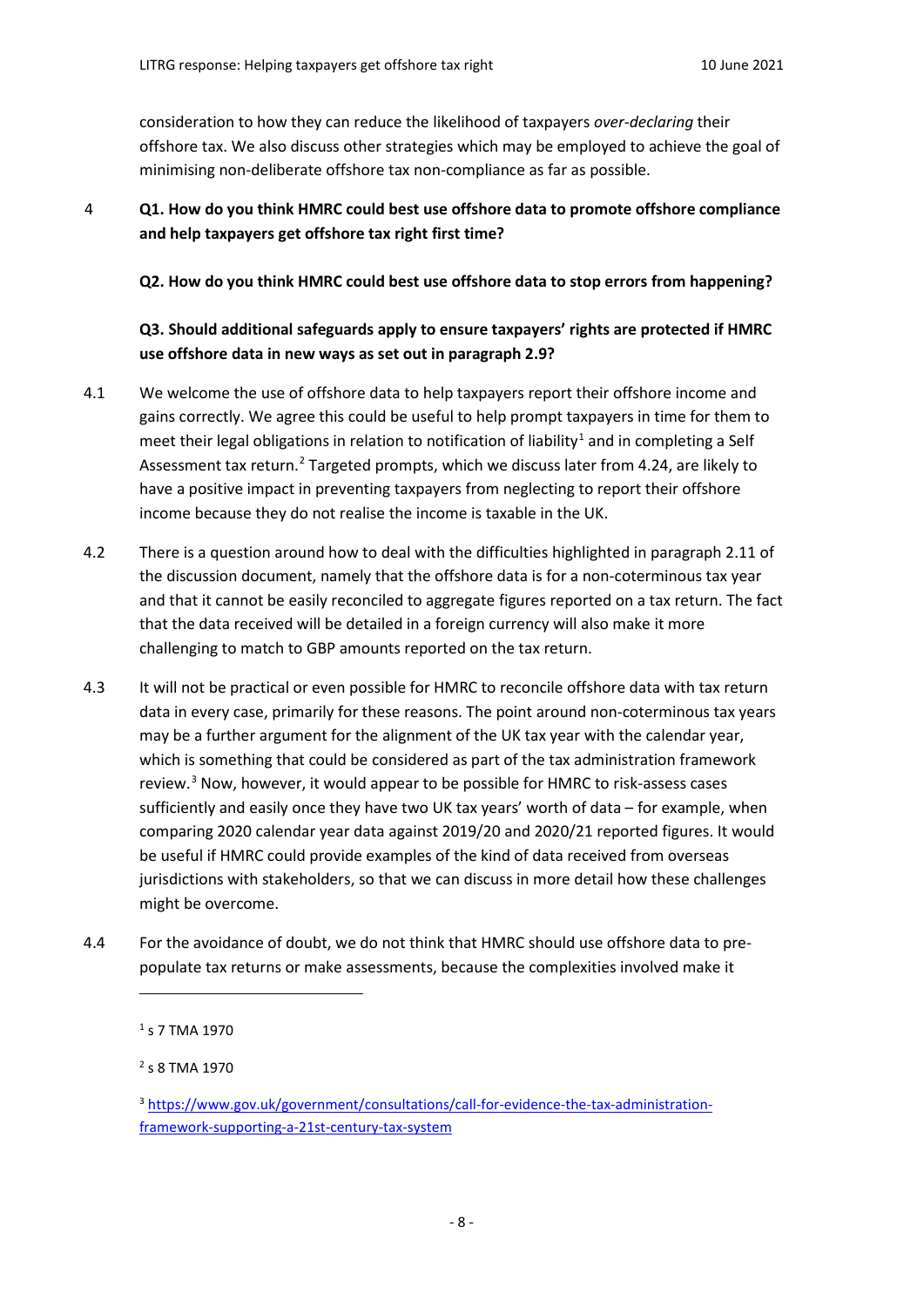impossible to accurately calculate the tax. In addition, there is a wider question about the accuracy of the offshore data itself.<sup>1</sup> If HMRC use inaccurate data to make assertions about the taxpayer's liability, then the taxpayer needs a smooth way of challenging that without simply being told to address the overseas source. If it is necessary to obtain clarification on the overseas data, we think that HMRC should handle that rather than the taxpayer.

4.5 **Q4. Do you think making the changes to the data and information collected through the foreign pages, as set out in paragraph 2.14 would be helpful?**

**Q5. What other areas are there where it would assist tax agents if it were made mandatory for their clients to provide HMRC (and hence the agent) with details that are not currently required in a self-assessment tax return?**

- 4.6 We are not convinced of the benefits of requiring taxpayers to provide more information on their Self Assessment tax returns than they do currently. This is likely to create an additional administrative burden for both HMRC and the taxpayer, as well as additional opportunity for error and thus penalties. There are also additional data security concerns if taxpayers are required to provide bank account details on the return. The SA106 *Foreign* pages of the return already require the taxpayer to breakdown the information by source country and we believe this should be sufficient for HMRC. Furthermore, we do not believe such an approach would help taxpayers who either omit the offshore income entirely in the mistaken belief that it is not taxable, nor assist those who might appreciate that the income is taxable in the UK but might make a mistake in calculating the tax (for example, by misapplying a treaty provision or miscalculating foreign tax credit relief).
- 4.7 There is, however, scope for improvement in the Self Assessment tax return for nondomiciled individuals who have less than £2,000 of unremitted foreign income and gains for the year. This is a particularly important provision for unrepresented migrants with small amounts of income overseas. For such taxpayers, the remittance basis applies automatically and thus the unremitted income is excluded from UK tax *without the need for a claim*. [2](#page-8-1) If this applies to a taxpayer filing a Self Assessment tax return (for a reason other than having foreign income), question 5 on page TR2 (and the equivalent question on HMRC's online portal), invites them to read the notes to the Foreign pages to find out whether they need to

<span id="page-8-0"></span> $1$  The accuracy of third-party data in general is a theme we explore as part of the Office of Tax Simplification Third Party Data Reporting Review:

[https://www.litrg.org.uk/sites/default/files/files/210330-LITRG-response-OTS-Third-Party-Data-](https://www.litrg.org.uk/sites/default/files/files/210330-LITRG-response-OTS-Third-Party-Data-Reporting-Review.pdf)[Reporting-Review.pdf](https://www.litrg.org.uk/sites/default/files/files/210330-LITRG-response-OTS-Third-Party-Data-Reporting-Review.pdf)

<span id="page-8-1"></span><sup>&</sup>lt;sup>2</sup> s 809D Income Tax Act (ITA) 2007. The guidance at [https://www.gov.uk/tax-foreign-income/non](https://www.gov.uk/tax-foreign-income/non-domiciled-residents)[domiciled-residents](https://www.gov.uk/tax-foreign-income/non-domiciled-residents) says that in this situation the taxpayer 'do[es] not need to do anything'. Most of these taxpayers will not file a Self Assessment tax return.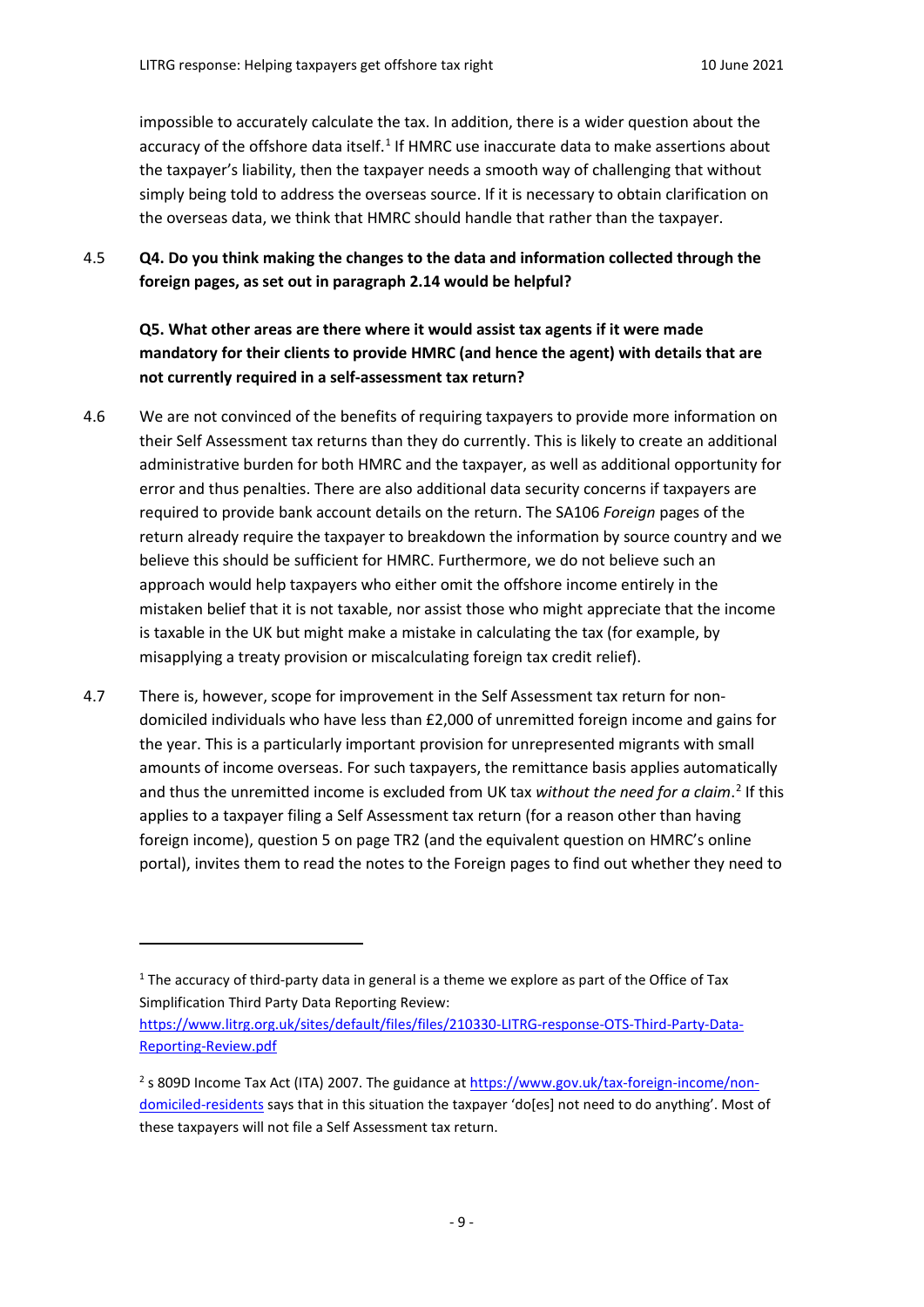be completed to report the offshore income<sup>[1](#page-9-0)</sup>. But these notes make no reference to the possibility of the income being excluded from UK tax under s 809D ITA 2007.

- 4.8 Similarly, question 8 of page TR2 (and its online equivalent) refers to being not domiciled and *claiming* the remittance basis. Aside from the fact that no claim is necessary under s 809D, the language is technical and the fact that s 809D ITA 2007 may apply might be missed.[2](#page-9-1) If a taxpayer is filing online using HMRC's portal, then they cannot complete the SA109 *Residence, remittance basis etc* pages in any case.[3](#page-9-2) One can easily see how a taxpayer might mistakenly report offshore income on the Foreign pages in this situation, leading to an overpayment of tax. We think it unlikely that, as paragraph 1.9 of the discussion document suggests, HMRC would intervene in this scenario.
- 4.9 The notes also make no reference to how to calculate income for the £2,000 threshold. We sometimes see confusion on this point. For example, there is no official guidance available (so far as we can determine) for cases where split-year treatment applies and whether one should take the amount arising across the whole tax year or just the UK part. Similarly, as we highlighted earlier, it is not clear whether one should calculate overseas income under UK principles or foreign principles – this applies particularly for taxpayers in the case where rental profits are being calculated and the taxpayer cannot take deductions for capital depreciation or finance costs in the same way as they might be able to under foreign tax laws. We have even seen one case where a taxpayer misunderstood the £2,000 threshold for income and gains as relating to the amount of the income 'gain', that is, the amount *after* foreign tax has been deducted.
- 4.10 We therefore urge HMRC to overhaul their guidance on this point and make the Self Assessment return much more intuitive and user-friendly for unrepresented taxpayers in this situation. We would be very happy to assist HMRC in this exercise.

1

 $\overline{a}$ 

<span id="page-9-1"></span> $2$  It is also slightly unclear how a taxpayer should complete the SA109 pages if s 809D applies in any case, as the notes suggest both boxes 28 and 29 should be completed even though box 28 refers to a 'claim'. The effect of this is that HMRC will not have reliable data to discriminate between a taxpayer who is consciously not reporting the income because s 809D applies, versus the case where s 809D does not apply and the taxpayer has therefore under-declared their tax liability. This can lead to unnecessary compliance activity for HMRC and unnecessary distress for the taxpayer if they receive an offshore income 'nudge' letter.

<span id="page-9-2"></span><sup>3</sup> We see no good reason for this, and it puts unrepresented taxpayers wishing to file online at a disadvantage. They must either pay for third-party software or otherwise find some workaround (such as a 'white space note') to explain the position.

<span id="page-9-0"></span>[https://assets.publishing.service.gov.uk/government/uploads/system/uploads/attachment\\_data/file/](https://assets.publishing.service.gov.uk/government/uploads/system/uploads/attachment_data/file/874083/sa100_English_Form.pdf) [874083/sa100\\_English\\_Form.pdf](https://assets.publishing.service.gov.uk/government/uploads/system/uploads/attachment_data/file/874083/sa100_English_Form.pdf) and

[https://assets.publishing.service.gov.uk/government/uploads/system/uploads/attachment\\_data/file/](https://assets.publishing.service.gov.uk/government/uploads/system/uploads/attachment_data/file/975554/sa150-notes-2021.pdf) [975554/sa150-notes-2021.pdf](https://assets.publishing.service.gov.uk/government/uploads/system/uploads/attachment_data/file/975554/sa150-notes-2021.pdf)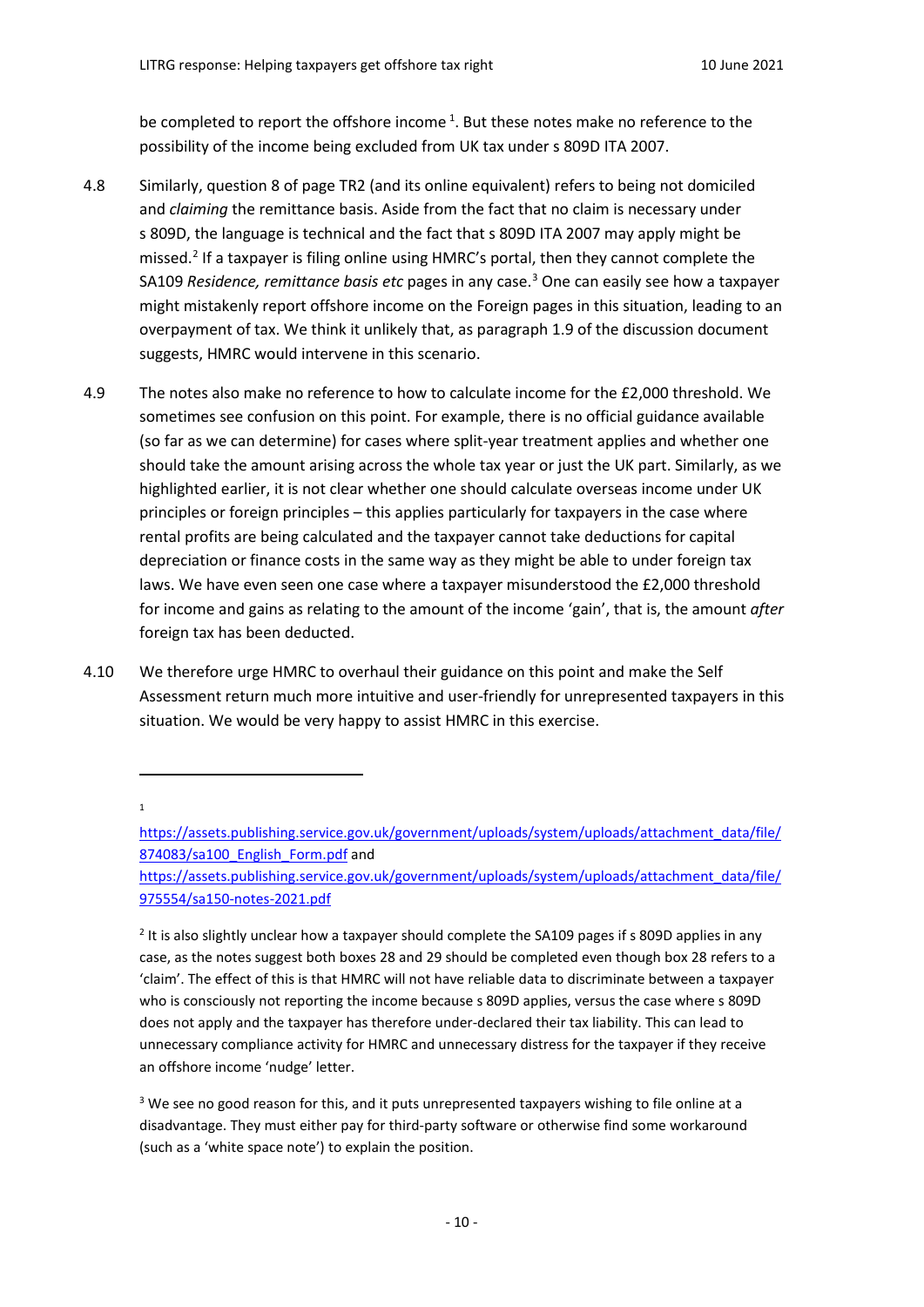## 4.11 **Q6. What terminology do you think would help a broader range of taxpayers associate themselves more accurately with their offshore obligations?**

- 4.12 We agree with the comments at paragraph 3.4 of the discussion document that Self Assessment has somewhat of an image problem, in that taxpayers may feel it is not applicable to them if they are not wealthy or self-employed. Self Assessment can also be seen as complex, unwieldy, and administratively burdensome. These are barriers to taxpayers complying with their offshore tax obligations because Self Assessment is the only mechanism through which tax on offshore income can be paid.
- 4.13 Paragraph 3.4 of the discussion document also mentions that the words 'offshore', 'overseas' or 'foreign' can sometimes mean different things. We agree this can be confusing. The word 'offshore' also has connotations of wealthy taxpayers – one refers to such taxpayers having 'offshore investments' rather than 'foreign investments' or 'non-UK investments'. We have already discussed how low-income taxpayers can easily face offshore tax issues. Therefore, if an awareness-raising campaign or communication starts by mentioning offshore tax or offshore income, such taxpayers may switch off automatically and not take in the message, since they do not realise that it may be relevant to their situation.
- 4.14 We would therefore encourage use of the terms 'UK' and 'non-UK' to address both of these issues: to avoid ambiguity, and to help avoid policy-makers and taxpayers being misguided about the scope of the broader issue. In addition, we would strongly discourage HMRC's use of the phrase 'offshore tax' in public-facing guidance and awareness-raising communications as it is inherently not clear whether this refers to UK tax on offshore income or tax which is charged by the offshore jurisdiction. This is another trap: if the taxpayer thinks 'offshore tax' refers to the latter, in their minds they may not consider that they have any 'offshore tax non-compliance' at all and as a result completely ignore communications addressed at those with that issue.

#### 4.15 **Q7. In which areas of offshore tax should HMRC focus communication efforts and why?**

## **Q8. How should HMRC best carry out public communications to have the most impact in helping taxpayers get their offshore tax right?**

- 4.16 HMRC appear to consider their public communications campaign for the Requirement to Correct to be successful, but sadly the number of cases which we have come across where taxpayers have been unaware of this obligation, and faced severe penalties as a result, suggests otherwise.
- 4.17 HMRC have asked the question of how best to approach hard-to-reach groups several times before. For example, as part of the recent Powers and Safeguards Evaluation by HMRC, this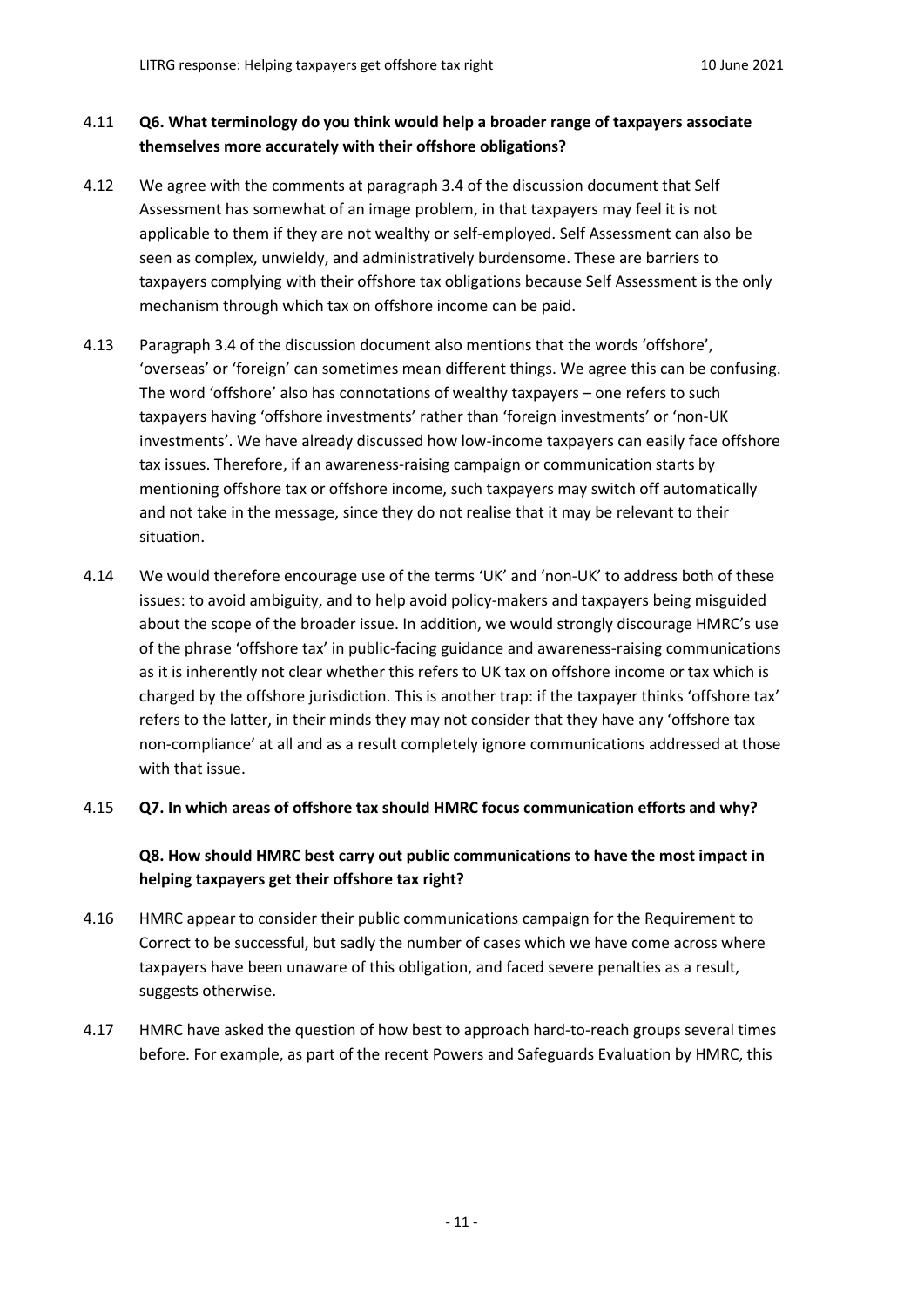topic was debated in a 'deep dive' meeting and discussed in chapter 5 of the report.<sup>[1](#page-11-0)</sup> We urge HMRC to consider the outcomes of that review in this context.

- 4.18 For migrants to the UK, we think HMRC should consider producing (or funding production of) guidance in foreign languages.<sup>[2](#page-11-1)</sup> This guidance should include targeted, clear, and easy-tounderstand information about offshore income. It needs to be actively disseminated among migrant communities – passively publishing information on GOV.UK does not help the taxpayer who does not check GOV.UK. Examples of channels which could be used include voluntary sector organisations dealing with certain parts of the population and large employers of migrant labour.
- 4.19 But despite HMRC's best efforts, they will not be able to reach everyone. These taxpayers are those who may be digitally excluded, elderly, vulnerable, without the necessary command of English to understand complex law, excluded or disengaged from society in some way, or with some mental or physical disability which may make it difficult for them to deal with their tax affairs without support. In other words, they are precisely the kind of taxpayer for whom ignorance of the law may be a reasonable excuse, following the principles set out in *Perrin v HMRC*.<sup>[3](#page-11-2)</sup> HMRC's default approach to these taxpayers should be to explore *why* they not aware of the relevant obligation, with regard for any part HMRC may have played in that (notwithstanding the lack of any legal duty for HMRC to ensure taxpayer awareness<sup>[4](#page-11-3)</sup>), rather than applying statutory penalties which only a small proportion of taxpayers would have the confidence to appeal.

### 4.20 **Q9. How can HMRC raise awareness of changes in legislation when the target audience is based offshore?**

4.21 We are not sure why this question has been included in the discussion document, as taxpayers based offshore who are not resident in the UK will not be taxable in the UK on their offshore income. An exception may be taxpayers who are temporarily non-resident in the UK for capital gains tax purposes, but for such taxpayers the gains brought within scope are treated as arising when the taxpayer returns to the UK and is no longer offshore. Offshore assets sold by non-residents are not in scope of UK capital gains tax. Other changes

<span id="page-11-0"></span><sup>1</sup> [https://www.gov.uk/government/publications/evaluation-of-hmrcs-implementation-of-powers](https://www.gov.uk/government/publications/evaluation-of-hmrcs-implementation-of-powers-obligations-and-safeguards)[obligations-and-safeguards](https://www.gov.uk/government/publications/evaluation-of-hmrcs-implementation-of-powers-obligations-and-safeguards)

<span id="page-11-1"></span> $<sup>2</sup>$  HMRC used to produce booklets titled 'Coming to work in the UK?' in various different languages,</sup> but these have now been withdrawn:

[https://webarchive.nationalarchives.gov.uk/20110617022057/http://www.hmrc.gov.uk///migrantwo](https://webarchive.nationalarchives.gov.uk/20110617022057/http:/www.hmrc.gov.uk/migrantworkers/index.htm) [rkers/index.htm](https://webarchive.nationalarchives.gov.uk/20110617022057/http:/www.hmrc.gov.uk/migrantworkers/index.htm)

<span id="page-11-2"></span><sup>3</sup> See footnote 2 on page 4.

<span id="page-11-3"></span><sup>4</sup> HMRC's Charter, however, does commit HMRC to providing accurate, consistent, and clear information to help taxpayers meet their obligations.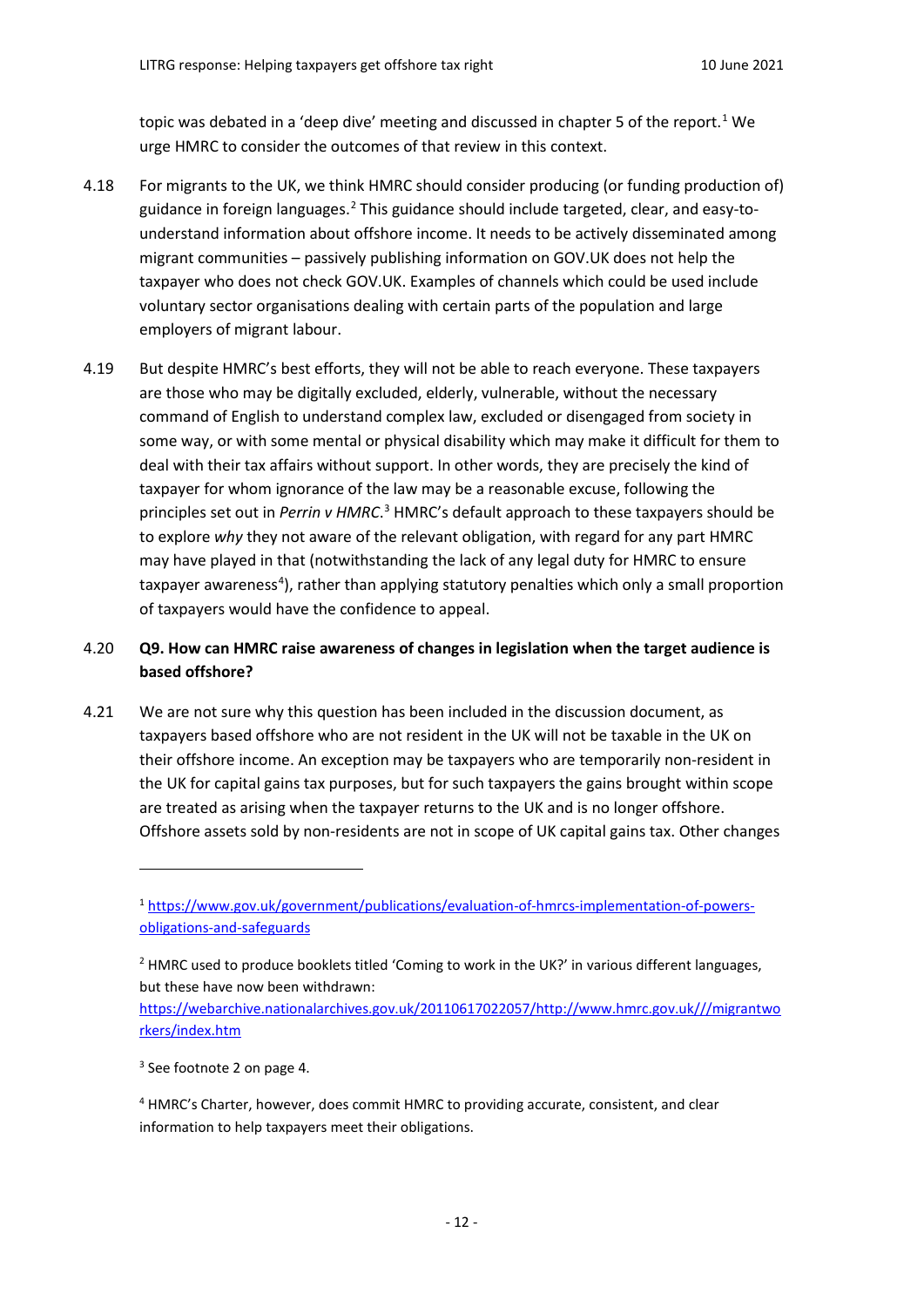potentially relevant to non-residents, such as those relating to deemed UK domicile, also only affect taxpayers once they resume UK residence. For these changes, it appears that HMRC's efforts may be better targeted in raising awareness at the point of charge, i.e. if and when the taxpayer returns to the UK. When the taxpayer is still based offshore, communications about UK tax changes risk being dismissed as not relevant or otherwise forgotten by the time the tax charge applies.

4.22 Some taxpayers may usually live overseas but trigger UK residence because of their UK trips or other connections to the UK. In most cases, these taxpayers will remain treaty-resident overseas provided they do not have a permanent home in the UK.<sup>[1](#page-12-0)</sup>

### 4.23 **Q10. What data would be useful to you when receiving a prompt and when in the process would you like to receive it?**

- 4.24 Regarding the timing of prompts, the principle of transparency would point to HMRC writing to the taxpayer at the point they receive information about the offshore income from the overseas jurisdiction. This would give the taxpayer the maximum time to ask themselves the question of whether – and if so, how – they need to report the income to HMRC. However, it may not be practical or cost-effective for HMRC to write to every taxpayer in this way. If so, HMRC might restrict such communications to those who are not already registered for Self Assessment and/or where the offshore income appears to exceed a certain threshold above which it is likely to be taxable in the UK.<sup>[2](#page-12-1)</sup> Clearly, HMRC would not have the information or the resource to determine whether there is in fact any UK tax to pay on the offshore income in every case, after accounting for any available allowances and reliefs, though the likelihood of a taxpayer being prompted unnecessarily should be minimised as far as practicable to avoid over-reporting and taxpayer confusion.
- 4.25 If prompts are not given at the point HMRC receives the information, then in the context of helping a taxpayer meet any obligation to notify liability under s 7 TMA 1970, HMRC should consider whether to issue such communications before or after the 5 October deadline, or otherwise before or after the deadline for paying the tax (and hence avoiding a penalty for the failure to notify under s 7). To target communications most effectively, it might be sensible to issue such communications to taxpayers shortly after the 5 October deadline if they have not already registered for Self Assessment by that point. This should give them sufficient opportunity to ensure they are registered, and any tax paid by the following 31 January.

l

<span id="page-12-0"></span><sup>&</sup>lt;sup>1</sup> Under Article 4 of, for example, the OECD Model Tax Convention

<span id="page-12-1"></span> $<sup>2</sup>$  For example, such risk parameters could be where bank interest does not exceed the personal</sup> savings allowance, or dividends do not exceed the dividend allowance. HMRC could also use RTI data and information on third-party data on UK investments to estimate the taxpayer's level of personal savings allowance and the remaining amount of it.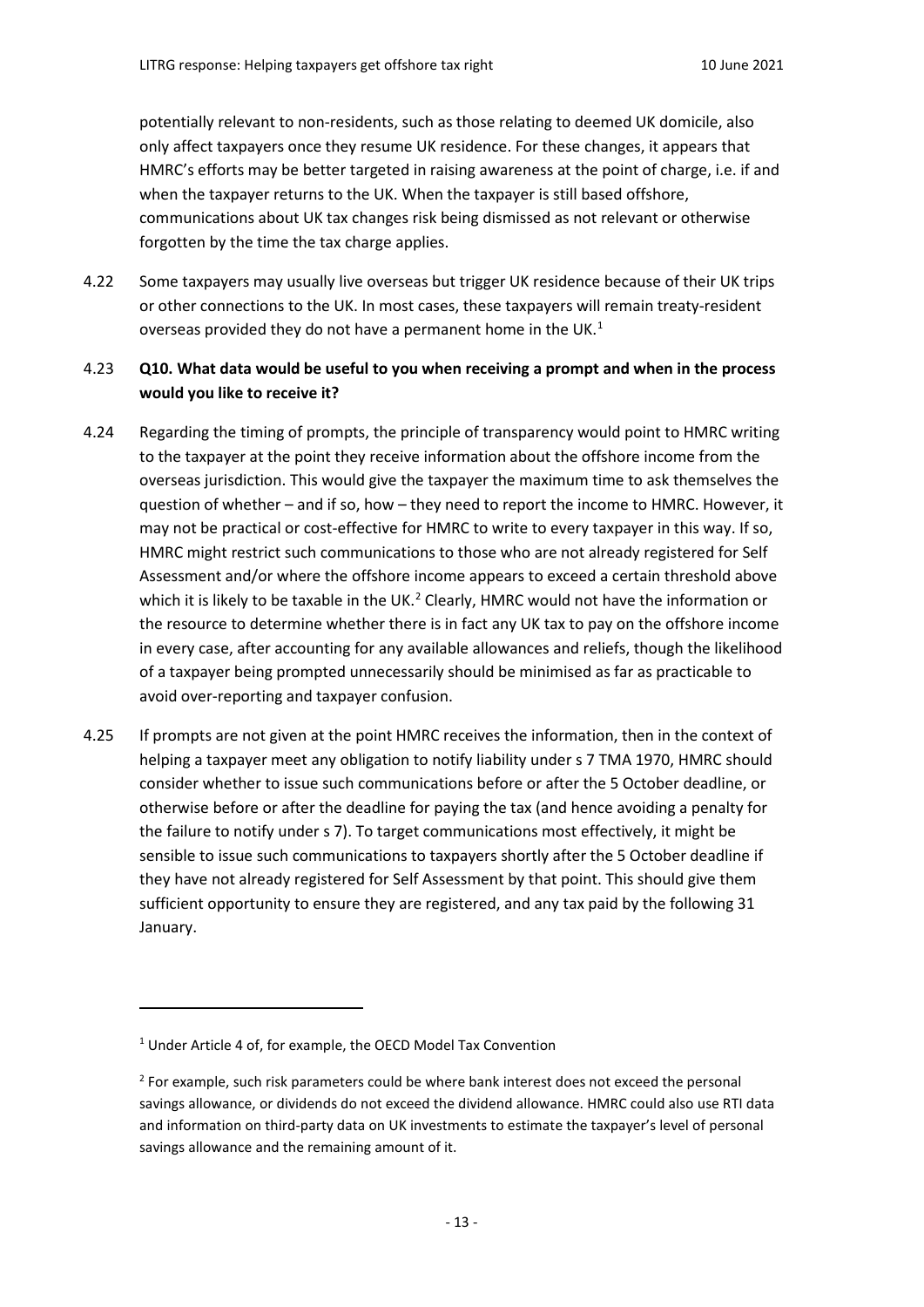- 4.26 HMRC could issue such prompts in the form of a letter. These are likely to be most effective in terms of raising awareness, especially to those who are digitally challenged, but because they may cause unnecessary distress they should be worded carefully with input from stakeholders. Emails carry the risk of being ignored and being copied by scammers. Prompts within the Personal Tax Account (PTA) may not be seen if a taxpayer does not access it though we would not discourage digital prompts within the PTA for those who do, perhaps accompanied by an email inviting the taxpayer to review their PTA when the prompt is added.
- 4.27 Once a taxpayer has received a notice to file a tax return under s 8 TMA 1970, we agree there is an additional opportunity for a prompt at the time of filing. This is difficult where the taxpayer files on paper or uses third-party software. We understand that HMRC no longer issue paper tax returns by default to those who file on paper, but perhaps an exception could be made for those whose HMRC records show a foreign income source. These taxpayers could then be provided with the SA109 *Residence, remittance basis etc* and SA106 *Foreign* pages as part of the bundle.
- 4.28 It is important that such prompts anticipate any questions the taxpayer may have so that they are not dismissed as irrelevant. For example, if a prompt says 'please don't forget to declare any income and gains from the assets you hold in country X' (to which the words 'if UK tax is due' should be added), a taxpayer may think 'I don't need to report those on my UK return, because they are already being taxed in country X'. A short statement such as 'If you are tax resident in the UK, you may need to pay UK tax on your offshore income even if the income is already taxed overseas' would therefore be appropriate, with clear links to guidance so that the taxpayer can explore the question in more detail. Clearly, the prompt should be given at the appropriate stage of the online filing process – that is, at the tailoring stage, rather than hidden 'within' the SA106 *Foreign* pages (for example). The prompt could even be interactive, and ultimately help the taxpayer determine which set of pages they need to complete.
- 4.29 For those filing through HMRC's online portal, we think this kind of digital prompt would be helpful. However, it is essential that the taxpayer is also given links to guidance on how to report their offshore income properly, and that the facility to file the SA109 pages through HMRC's system is provided (or, failing that, an option to declare on the SA100 that s 809D ITA 2007 applies, and accordingly offshore income has not been reported).

## 4.30 **Q11. How could HMRC work with agents and intermediaries to improve offshore tax compliance?**

**Q12. What are your views about more direct sharing of information with agents?**